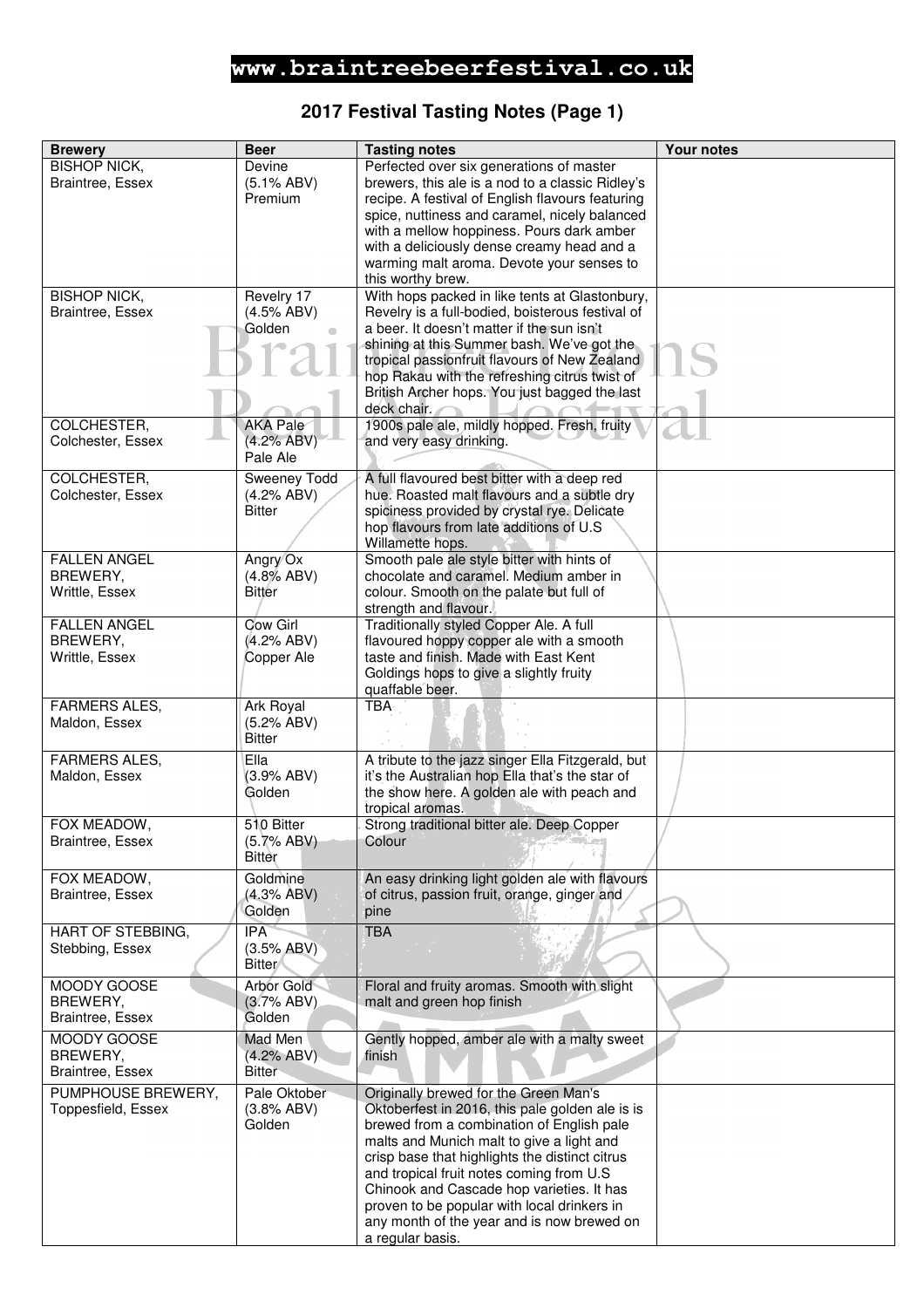# **2017 Festival Tasting Notes (Page 2)**

| <b>Brewery</b>                                  | <b>Beer</b>                                                                                                                               | <b>Tasting notes</b>                                                                              | <b>Your notes</b> |
|-------------------------------------------------|-------------------------------------------------------------------------------------------------------------------------------------------|---------------------------------------------------------------------------------------------------|-------------------|
| PUMPHOUSE BREWERY,                              | Pumphouse                                                                                                                                 | Easy-drinking session ale brewed from                                                             |                   |
| Toppesfield, Essex                              | <b>Bitter</b><br>(3.6% ABV)                                                                                                               | English Maris Otter malted barley. Amber in<br>colour, it has a clean maltiness and moderate      |                   |
|                                                 | <b>Bitter</b>                                                                                                                             | bitterness that is balanced with a distinctive                                                    |                   |
|                                                 |                                                                                                                                           | hoppy aroma from a combination of UK-                                                             |                   |
|                                                 |                                                                                                                                           | grown hops.                                                                                       |                   |
| RED FOX,<br>Coggeshall, Essex                   | Coggeshall Gold<br>(4% ABV)                                                                                                               | A very light golden beer with a small<br>percentage of wheat. With an intense aroma               |                   |
|                                                 | Golden                                                                                                                                    | and flavour of Lemons, Grapefruit and                                                             |                   |
|                                                 |                                                                                                                                           | Lychee                                                                                            |                   |
| RED FOX,                                        | Wolf<br>$\begin{array}{c} \begin{array}{c} \begin{array}{c} \begin{array}{c} \end{array} \end{array} \end{array} \end{array} \end{array}$ | <b>TBA</b>                                                                                        |                   |
| Coggeshall, Essex                               | (4.5% ABV)<br>Golden                                                                                                                      |                                                                                                   |                   |
| ROUND TOWER,                                    | $2\overline{MT}$                                                                                                                          | Named after the call sign for the radio                                                           |                   |
| Chelmsford, Essex                               | (4.4% ABV)                                                                                                                                | broadcasts from Writtle, this refreshing pale                                                     |                   |
|                                                 | Golden                                                                                                                                    | ale is hopped with Simcoe and Summit.                                                             |                   |
| ROUND TOWER,                                    | Stout-                                                                                                                                    | Made with 8 different malts, this stout is rich,                                                  |                   |
| Chelmsford, Essex                               | (4.3% ABV)                                                                                                                                | complex and quaffable                                                                             |                   |
|                                                 | Stout                                                                                                                                     |                                                                                                   |                   |
| SHALFORD,<br>Shalford, Essex                    | Levelly Gold<br>(4% ABV)                                                                                                                  | Golden summery ale. A refreshing bitter with<br>a pleasant finish made with First Gold and        |                   |
|                                                 | Golden                                                                                                                                    | Golding Hops. A pleasant alternative to                                                           |                   |
|                                                 |                                                                                                                                           | Lager.                                                                                            |                   |
| SHALFORD,                                       | Shalford 1319                                                                                                                             | Roast malt and delicate chocolate sweetness                                                       |                   |
| Shalford, Essex                                 | Mild<br>(3.7% ABV)                                                                                                                        | with a slight bitter finish.                                                                      |                   |
|                                                 | Mild                                                                                                                                      |                                                                                                   |                   |
| <b>SILKS BREWERY,</b>                           | <b>Centenary Gold</b>                                                                                                                     | A lion coloured celebration ale. Roaring with                                                     |                   |
| Sible Hedingham, Essex                          | $(4.0\%$ ABV)<br>Golden                                                                                                                   | 5 of the finest East Anglian malts and pawfuls<br>of Goldings and Challenger whole UK hops.       |                   |
|                                                 |                                                                                                                                           | With a biscuity and sweet malt taste followed                                                     |                   |
|                                                 |                                                                                                                                           | by a spicey bitterness leaving your mouth                                                         |                   |
|                                                 |                                                                                                                                           | feeling king of the jungle - Festival Beer 2017                                                   |                   |
| <b>SILKS BREWERY,</b><br>Sible Hedingham, Essex | Molly's Jolly<br>Mild                                                                                                                     | A dark and delicious mild with smooth<br>chocolate and roasted coffee for a moreish,              |                   |
|                                                 | $(4.0\%$ ABV)                                                                                                                             | mellow flavour.                                                                                   |                   |
|                                                 | Mild                                                                                                                                      |                                                                                                   |                   |
| WITHAM BREWERY,                                 | Beer With No                                                                                                                              | TBA.                                                                                              |                   |
| Witham, Essex                                   | Name<br>(4.3% ABV)                                                                                                                        |                                                                                                   |                   |
|                                                 | Bitter                                                                                                                                    |                                                                                                   |                   |
| BEXLEY,                                         | Golden Acre                                                                                                                               | Our golden ale, named after the small green                                                       |                   |
| Erith, Gtr London.                              | $(4.0\%$ ABV)<br>Golden                                                                                                                   | next to St Johns Church in Bexley Village.<br>A single malt golden ale made from Maris            |                   |
|                                                 |                                                                                                                                           | Otter barley and combined with US and                                                             |                   |
|                                                 |                                                                                                                                           | Australian bittering hops to produce a                                                            |                   |
|                                                 | Redhouse                                                                                                                                  | refreshing ale with a zesty citrus flavour.<br>Named after the famous Red House in                |                   |
| BEXLEY,<br>Erith, Gtr London.                   | (4.2% ABV)                                                                                                                                | Bexleyheath, home of William Morris, one                                                          |                   |
|                                                 | <b>Bitter</b>                                                                                                                             | the founders of the Arts and Crafts                                                               |                   |
|                                                 |                                                                                                                                           | movement. REDHOUSE is a darker Pale Ale                                                           |                   |
|                                                 |                                                                                                                                           | combining Crystal malts with English<br>Goldings hops for a richer flavour. This ale              |                   |
|                                                 |                                                                                                                                           | has a very clean finish and late-hop                                                              |                   |
|                                                 |                                                                                                                                           | bitterness.                                                                                       |                   |
| BINGHAMS,<br>Ruscombe, Berkshire.               | <b>Brickworks</b><br><b>Bitter</b>                                                                                                        | A malty 4.2% ABV bitter which is chestnut in<br>colour with a slightly nutty hint. Hops balance   |                   |
|                                                 | (4.2% ABV)                                                                                                                                | the maltiness to provide a well rounded best                                                      |                   |
|                                                 | <b>Bitter</b>                                                                                                                             | bitter.                                                                                           |                   |
| BINGHAMS,                                       | Chilli Hot Dog                                                                                                                            | First developed for Bonfire Night 2011, this                                                      |                   |
| Ruscombe, Berkshire.                            | Stout<br>$(5.0\%$ ABV)                                                                                                                    | stout has a warming chilli afterglow. It aims to<br>have just enough chilli to produce a pleasant |                   |
|                                                 | Stout                                                                                                                                     | aftertaste, without having so much that it will                                                   |                   |
|                                                 |                                                                                                                                           | have you dashing for some water to put the                                                        |                   |
|                                                 |                                                                                                                                           | fire out on your tongue!                                                                          |                   |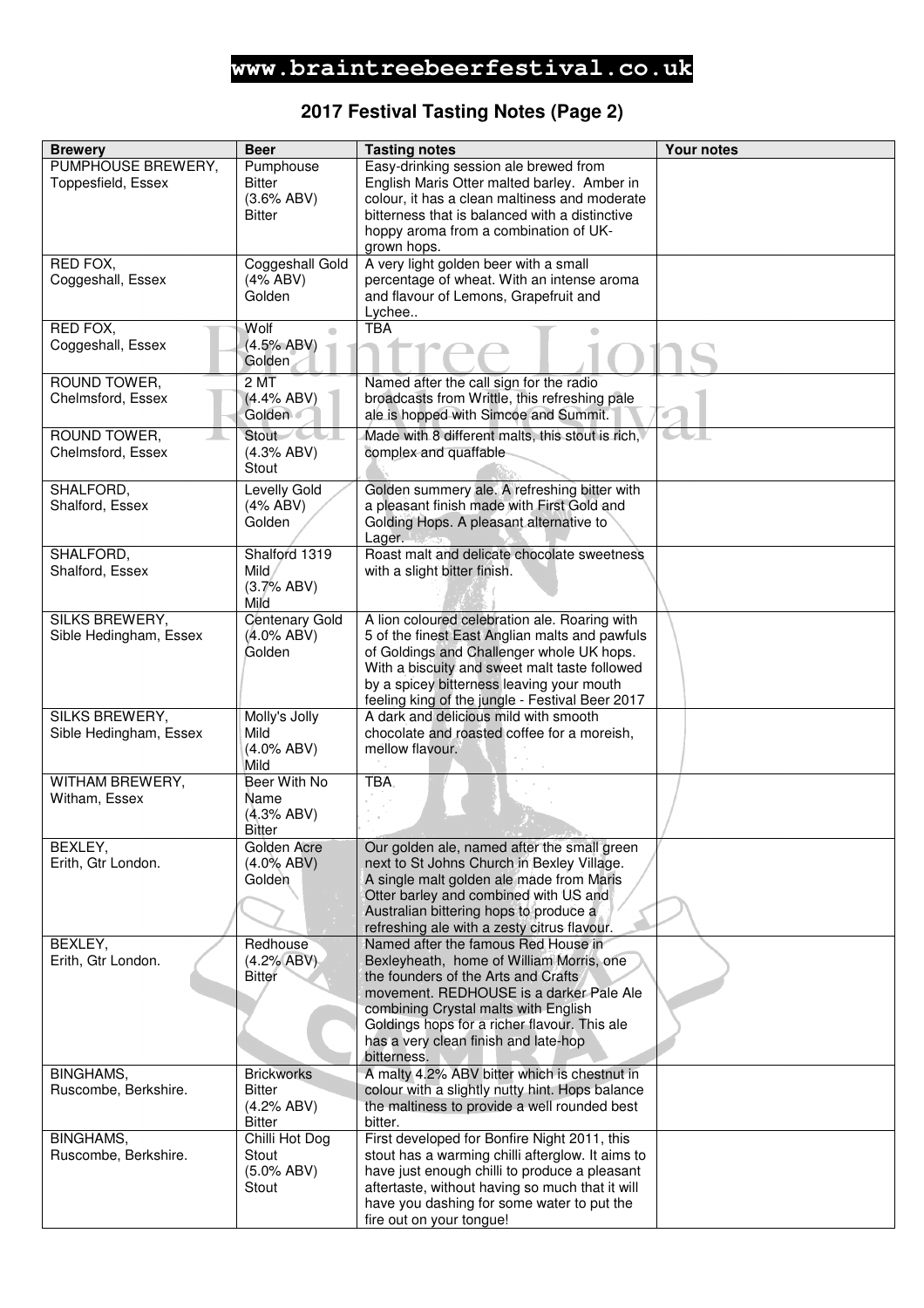# **2017 Festival Tasting Notes (Page 3)**

| <b>Brewery</b>       | <b>Beer</b>             | <b>Tasting notes</b>                                                                        | <b>Your notes</b> |
|----------------------|-------------------------|---------------------------------------------------------------------------------------------|-------------------|
| <b>BINGHAMS,</b>     | Space Hoppy             | Space Hoppy IPA is a pale golden ale and                                                    |                   |
| Ruscombe, Berkshire. | <b>IPA</b>              | the hops impart a citrus flavour to make this                                               |                   |
|                      | $(5.0\%$ ABV)           | beer hugely refreshing and ideal for                                                        |                   |
|                      | Golden                  | accompanying most foods. The citrus hop                                                     |                   |
|                      |                         | character cuts through fatty or spicy foods<br>allowing it to be equally as refreshing with |                   |
|                      |                         | food from the barbeque, or even with a curry!                                               |                   |
| THE DARTFORD         | Country                 | Our newest and strongest beer has been                                                      |                   |
| WOBBLERS BREWERY,    | Wobbler                 | very popular with our customers, it provides                                                |                   |
| Dartford, Kent.      | (4.8% ABV)              | bold flavours of malt and hops with a long                                                  |                   |
|                      | <b>Bitter</b>           | clean and dry finish.                                                                       |                   |
| THE DARTFORD         | <b>Curiously Dark</b>   | A dark mild with a roasted malt flavour and                                                 |                   |
| WOBBLERS BREWERY,    | Mild                    | some background fruit notes, leading to a dry                                               |                   |
| Dartford, Kent.      | (3.6% ABV)              | after taste.                                                                                |                   |
| THE DARTFORD         | Mild<br>Golden Wobbler  | A pale, golden malty beer with complex citrus                                               |                   |
| WOBBLERS BREWERY,    | $(4.1\% ABV)$           | and lightly-spiced flavours. It can be drunk a                                              |                   |
| Dartford, Kent.      | Golden                  | little on the cold side.                                                                    |                   |
| LODDON,              | Ferryman's Gold         | Brewed using Slovenian Stryian Golding                                                      |                   |
| Dunsden, Oxon        | (4.4% ABV)              | hops which impart a zesty Lime flavour. The                                                 |                   |
|                      | Golden                  | mix of Cara malt and Wheat malt give a                                                      |                   |
|                      |                         | smooth, creamy body to the beer.                                                            |                   |
| LODDON,              | Forbury Lion            | An IPA as an IPA should be: packed with a                                                   |                   |
| Dunsden, Oxon        | (5.5% ABV)              | full malty flavour and a strong complex hop                                                 |                   |
|                      | Bitter/                 | finish imparted by Styrian Goldings and                                                     |                   |
|                      |                         | Fuggles.                                                                                    |                   |
| LODDON,              | <b>Hoppit Bitter</b>    | The predominant hops in Hoppit are East                                                     |                   |
| Dunsden, Oxon        | (3.5% ABV)              | Kent Goldings which traditionally have a                                                    |                   |
|                      | <b>Bitter</b>           | Seville Orange marmalade flavour. As well as                                                |                   |
|                      |                         | Pale Ale malt, Hoppit also contains dark<br>Invert Sugar which gives the beer its smooth    |                   |
|                      |                         | taste.                                                                                      |                   |
| NEW RIVER BREWERY,   | <b>Blind Poet</b>       | Dark porter; lightly smoked aroma, smooth                                                   |                   |
| Hoddesdon            | (4.5% ABV)              | chocolate malt flavour                                                                      |                   |
|                      | Porter                  |                                                                                             |                   |
| NEW RIVER BREWERY,   | <b>Twin Spring</b>      | Mellow golden ale, kiwi hops                                                                |                   |
| Hoddesdon            | $(4.0\%$ ABV)           |                                                                                             |                   |
| PORTOBELLO,          | Golden<br>Market Porter | This blend of six malts, five hops & roasted                                                |                   |
| London.              | $(4.6\%$ ABV)           | barley speaks to the diversity that has                                                     |                   |
|                      | Porter                  | characterized the Portobello Road for almost                                                |                   |
|                      |                         | a hundred years. Expect coffee & chocolate                                                  |                   |
|                      |                         | notes with warming alcohol on the finish                                                    |                   |
| PORTOBELLO,          | American Pale           | Portobello American Pale Ale uses six                                                       |                   |
| London.              | Ale                     | different hops to create a fruity, clean &                                                  |                   |
|                      | $(5.0\% ABV)$           | refreshing beer with citrusy notes of orange                                                |                   |
|                      | IPA                     | and pink grapefruit. Absolutely packed full of                                              |                   |
| REBELLION,           |                         | flavor freedom for your taste buds!<br>This red ale combines classic British hops           |                   |
| Marlow Bottom, Bucks | Angel<br>(4.2% ABV)     | with a speciality German malt. The hops                                                     |                   |
|                      | <b>Bitter</b>           | impart a gentle floral character, in the style of                                           |                   |
|                      |                         | a traditional bitter. The Carared malt adds a                                               |                   |
|                      |                         | gentle sweet maltiness, as well as the deep                                                 |                   |
|                      |                         | red colour.                                                                                 |                   |
| REBELLION,           | Rebellion               | A light golden Summer beer, with a citrusy                                                  |                   |
| Marlow Bottom, Bucks | Blonde                  | hop character. Serve it slightly cooler than                                                |                   |
|                      | (4.3% ABV)              | usual for an ale, to enhance its refreshing                                                 |                   |
|                      | Golden                  | quality.                                                                                    |                   |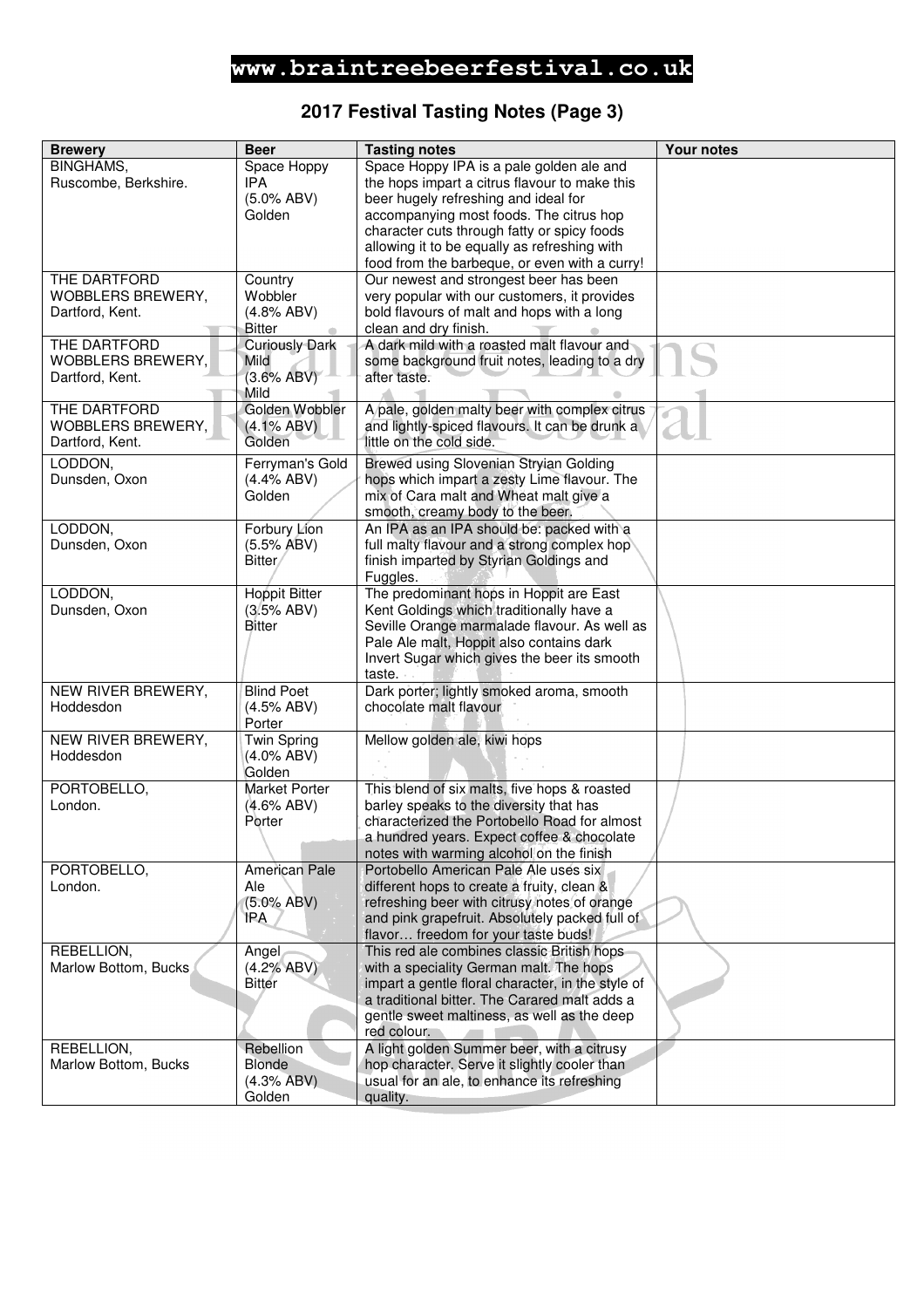# **2017 Festival Tasting Notes (Page 4)**

| <b>Brewery</b>             | <b>Beer</b>            | <b>Tasting notes</b>                            | <b>Your notes</b> |
|----------------------------|------------------------|-------------------------------------------------|-------------------|
| SIGNATURE,                 | Session                | Session is our homage to the humble session     |                   |
| Leyton, London.            | $(4.0\%$ ABV)          | musician, slaving away for much less credit     |                   |
|                            |                        |                                                 |                   |
|                            | <b>Bitter</b>          | than their skill deserves. Brewed to stand the  |                   |
|                            |                        | test of time, a solid 4/4 studio band playing   |                   |
|                            |                        | perfectly on the beat that will impress you     |                   |
|                            |                        | without you even noticing. It won't throw your  |                   |
|                            |                        | tastebuds out of a hotel window, but it will    |                   |
|                            |                        | keep you coming back. It encompasses the        |                   |
|                            |                        | finest British Malts with some New Zealand      |                   |
|                            |                        | hops that give a mouthfeel and taste that       |                   |
|                            |                        | makes for the most interesting bitter you've    |                   |
|                            |                        | ever had four of, and you'll probably be able   |                   |
|                            |                        | to still lay down that bass hook afterwards.    |                   |
| SIGNATURE,                 | Backstage IPA          | Expect big hop hits on a solid malt base.       |                   |
| Leyton, London.            | (5.6% ABV)             | Hops - Centennial, Columbus, Chinook, o         |                   |
|                            | <b>Bitter</b>          | Cascade                                         |                   |
| <b>WINDSOR &amp; ETON,</b> | Knight of the          | A flaxen-coloured, easy drinking Golden Ale,    |                   |
| Windsor, Berks.            | Garter                 | brewed with American Amarillo whole leaf        |                   |
|                            | (3.8% ABV)             | hops giving a distinctive fresh citrus aroma    |                   |
|                            | Golden                 | reminiscent of cut grapefruit.                  |                   |
| <b>WINDSOR &amp; ETON,</b> | Conqueror              | This beer is brewed in the IPA style ie strong, |                   |
| Windsor, Berks.            | <b>Black IPA</b>       | dry and hoppy (historically all features to     |                   |
|                            | $(5.0\%$ ABV)          | cope with the arduous journey to India) but it  |                   |
|                            | <b>Black IPA</b>       | certainly isn't pale. But even in Victorian     |                   |
|                            |                        | times, these dark IPAs were around and          |                   |
|                            |                        | described as 'a dark beer of the Burton style'. |                   |
|                            |                        | The blackness of Conqueor is produced           |                   |
|                            |                        | using a blend of 5 malts including Chocolate,   |                   |
|                            |                        | dark Crystal, Carafa and Smoked malt.           |                   |
| XT BREWING,                | XT1 Blonde             | Citrus and fruity hops flirt with reserved      |                   |
| Long Crendon, Bucks.       | (4.2% ABV)             | English barley and some very naughty            |                   |
|                            | Golden                 | Bohemian malts to make a characterful           |                   |
|                            |                        | blonde ale that you'll want to meet again.      |                   |
| <b>XT BREWING,</b>         | XT15 English           | Brewed to celebrate the new varieties of        |                   |
| Long Crendon, Bucks.       | <b>IPA</b>             | English Hops. This is an English IPA triple     |                   |
|                            | (4.5% ABV)             | hopped, pale amber ale with caramel malt        |                   |
|                            | Bitter                 | notes, lasting floral, hop character.           |                   |
| <b>XT BREWING,</b>         | Simian                 | A rich red ale hopped up to give a special      |                   |
| Long Crendon, Bucks.       | (4.6% ABV)             | extra hoppy finish. Part of the Animal Brewing  |                   |
|                            | Red                    | series                                          |                   |
|                            |                        | <b>The Cider &amp; Perry Bar</b>                |                   |
|                            |                        |                                                 |                   |
| APPLE COTTAGE,             | F.T.J. Filthy          |                                                 |                   |
| Hertfordshire              | Tramp Juice            |                                                 |                   |
|                            | (6.7% ABV)             |                                                 |                   |
|                            | Cider                  |                                                 |                   |
| BERTIE'S,                  | <b>Galanthus Perry</b> |                                                 |                   |
| Braintree, Essex           | $(5.0\%$ ABV)          |                                                 |                   |
|                            | Perry                  |                                                 |                   |
| BERTIE'S,                  | OBSession              |                                                 |                   |
| Braintree, Essex           | (4.5% ABV)             |                                                 |                   |
| <b>BIG BEAR,</b>           | Cider<br>Cider         |                                                 |                   |
|                            |                        |                                                 |                   |
| Essex                      | (5.6% ABV)<br>Cider    |                                                 |                   |
| BURNARD'S,                 | Scrumpy                |                                                 |                   |
| Norfolk                    | (6.4% ABV)             |                                                 |                   |
|                            | Cider                  |                                                 |                   |
| CARTER'S VINEYARD,         | <b>Essex Cider</b>     |                                                 |                   |
| Boxted, Essex              | (6.5% ABV)             |                                                 |                   |
|                            | Cider                  |                                                 |                   |
| CASSELS,                   | <b>Bourn Bounty</b>    |                                                 |                   |
| Cambridgeshire             | $(7.0\%$ ABV)          |                                                 |                   |
|                            | Cider                  |                                                 |                   |